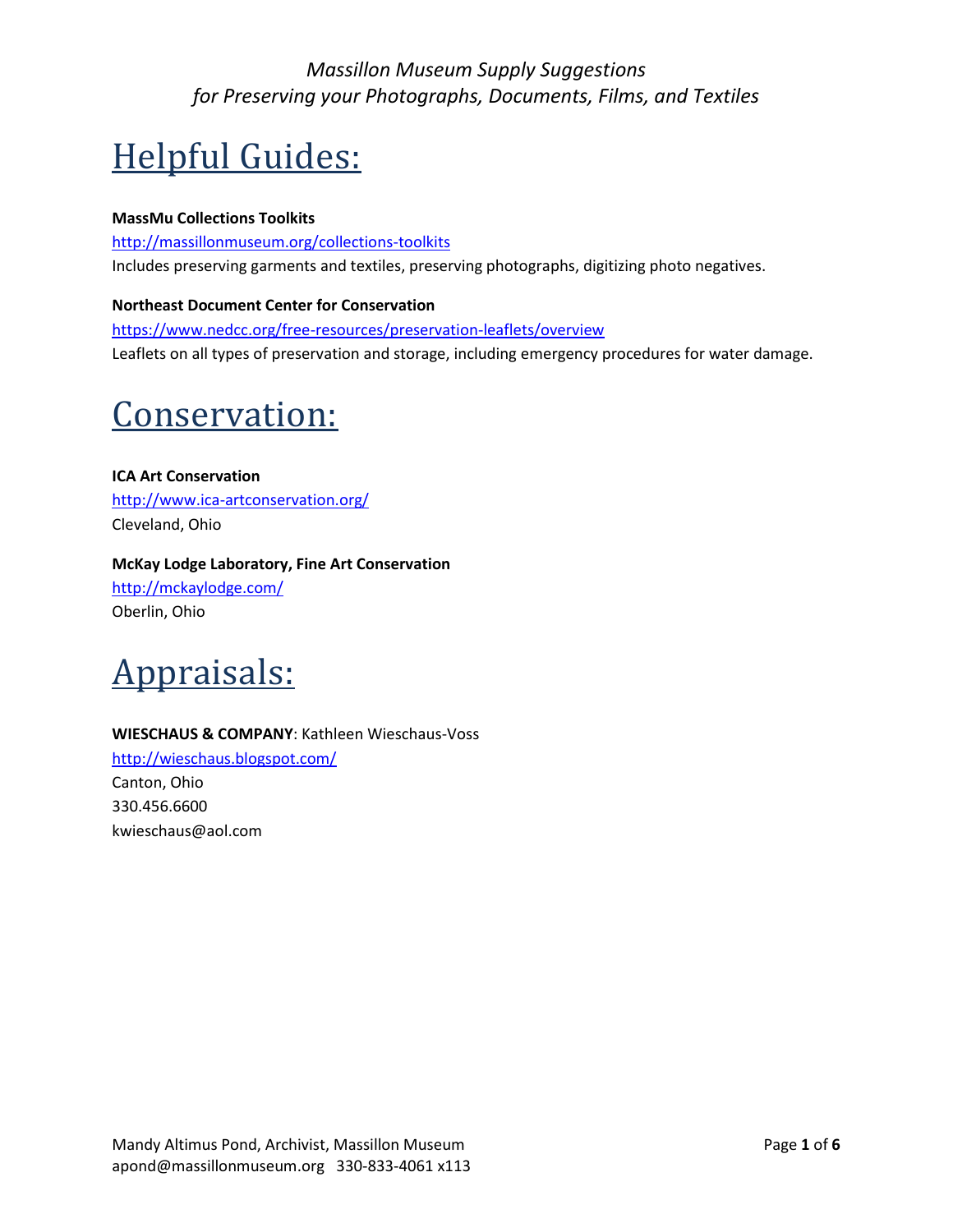# Purchasing Digitization Equipment

#### **B&H Photo for scanning/camera equipment**

<http://www.bhphotovideo.com/>

#### **Scanner**

#### Home / Photography / Scarviers / Platbed & Document Scanners / Canon CanoScan LiDE 120

Canon CanoScan LiDE120 Color Image Scanner BUFFOLI20 - MPLA 9622002AA



#### **Portable Scanner**

e / Computers & Solutions / Scanners / Pontable & Business Card Sciences / WaPoint Solutions PDSBT RL29-WP



#### **DSLR Camera**

Home / Photography / Digital Cameras / OSLR Cameras / Nikon 03300 Nikon D3300 DSLR Camera with 18-55mm Lens (Grey) BERFACEDONESG - MPRETISH IN STOCK Prize: \$646.95 Citizer Now to ship Tomorrow (2) instant Sayings: 4250.00 Free Digestited Displays \$396.95 You Pay: TOTAL MUSIC \$427.32 INCLUDES FREE Niron MB.Dr.2 Multi Fower Battery Pack Seckive All Reversi huggard Commando 23-DSLR Shoulder ling SanDisk 1608 Ultra UHS-I SOHC Memory Canifacture 100  $1$  orv Watson EN-EL MA Littman ain Battery Pack (7.2x 1150mW) Add to Cart PRODUCT HIGHLIGHTS - 24.2MP DA Fermat CNOS Sensa EXPEED at Imager Processor No Option Low Pato Filter - 3.0" N21% Dat LCD Months *Unio mare* **Think Bundle 水青青青青 Sivings III G&A20** Save Up to \$906.00

Mandy Altimus Pond, Archivist, Massillon Museum Page **2** of **6** apond@massillonmuseum.org 330-833-4061 x113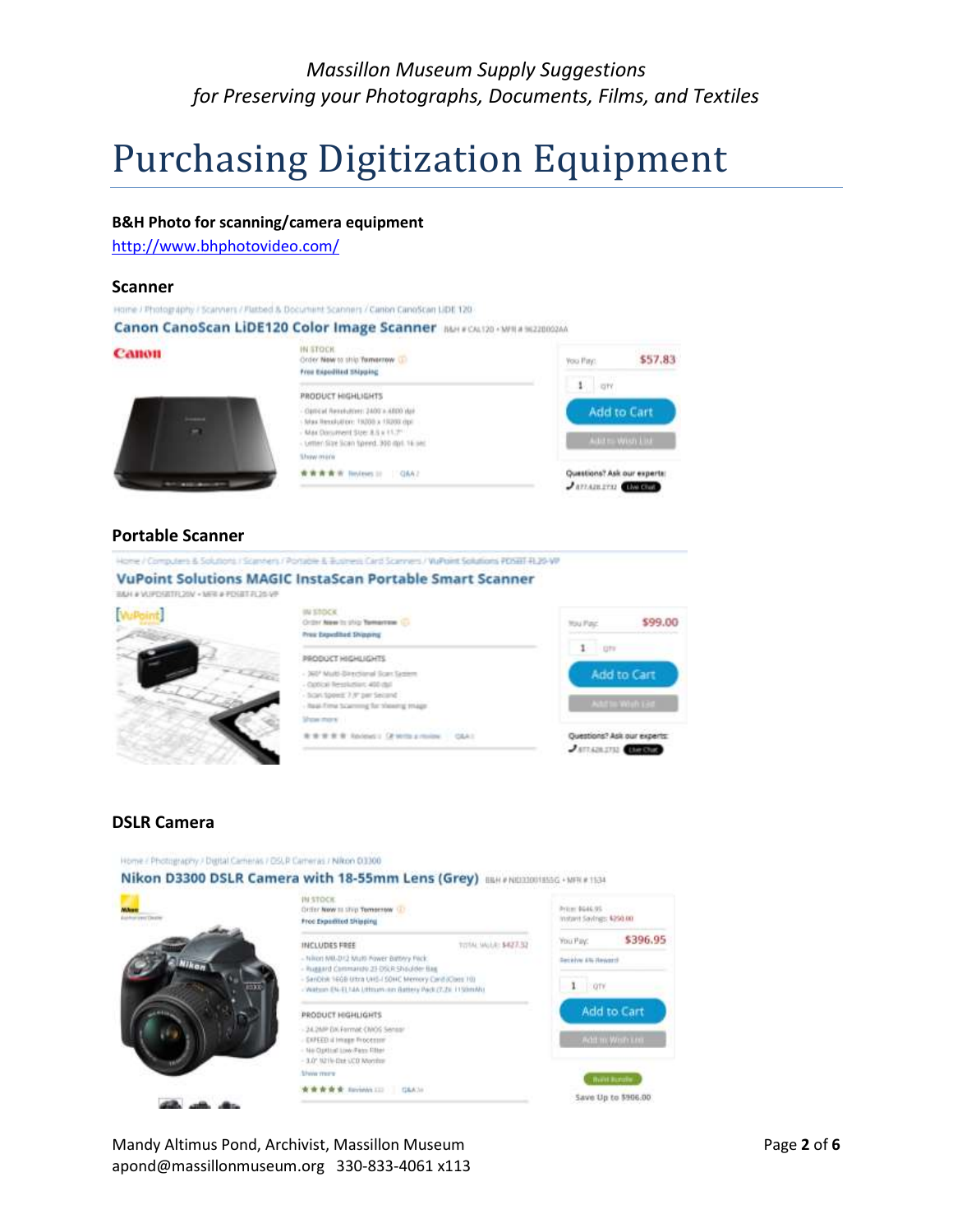## **Copy stand to mount your camera facing directly down to your lightbox or photo**



#### **Lightbox**

Home / Photography / Presentation & Archiving / Lightboxes & Light Tables / Porta-Trace / Gagne 1012-2 LED

#### Porta-Trace / Gagne 1012-2 Stainless Steel LED Light Box (10 x 12")

B&H # POLBT012L2 + MFR # 1012-2 LED

Piccita-Trevel



| IN STOCK<br>Drder Now to ship Temerrow. (1)<br>Free Expedited Shipping                                                | \$69.95<br>You Pay.                                            |
|-----------------------------------------------------------------------------------------------------------------------|----------------------------------------------------------------|
| <b>PRODUCT HIGHLIGHTS</b>                                                                                             | 1<br>OTY.                                                      |
| - Il Bright White LED Modules<br>- Stainless Steel Frame<br>- Thick Mexiglas Top Surface<br>- Built-in Tilting Device | <b>Add to Cart</b><br>Add to Wish Liv                          |
| Show more                                                                                                             |                                                                |
| 青青青青 Reviews 2<br><b>GRA1</b>                                                                                         | Questions? Ask our experts:<br>$J$ 877.620.2732 <b>EVERYWE</b> |
| $Star: 10 \times 12$                                                                                                  |                                                                |
| [10x12] [ Hann'   Hann'     Hyde'     24x30"                                                                          |                                                                |
| 10 x (d)                                                                                                              |                                                                |

Mandy Altimus Pond, Archivist, Massillon Museum Page **3** of **6** apond@massillonmuseum.org 330-833-4061 x113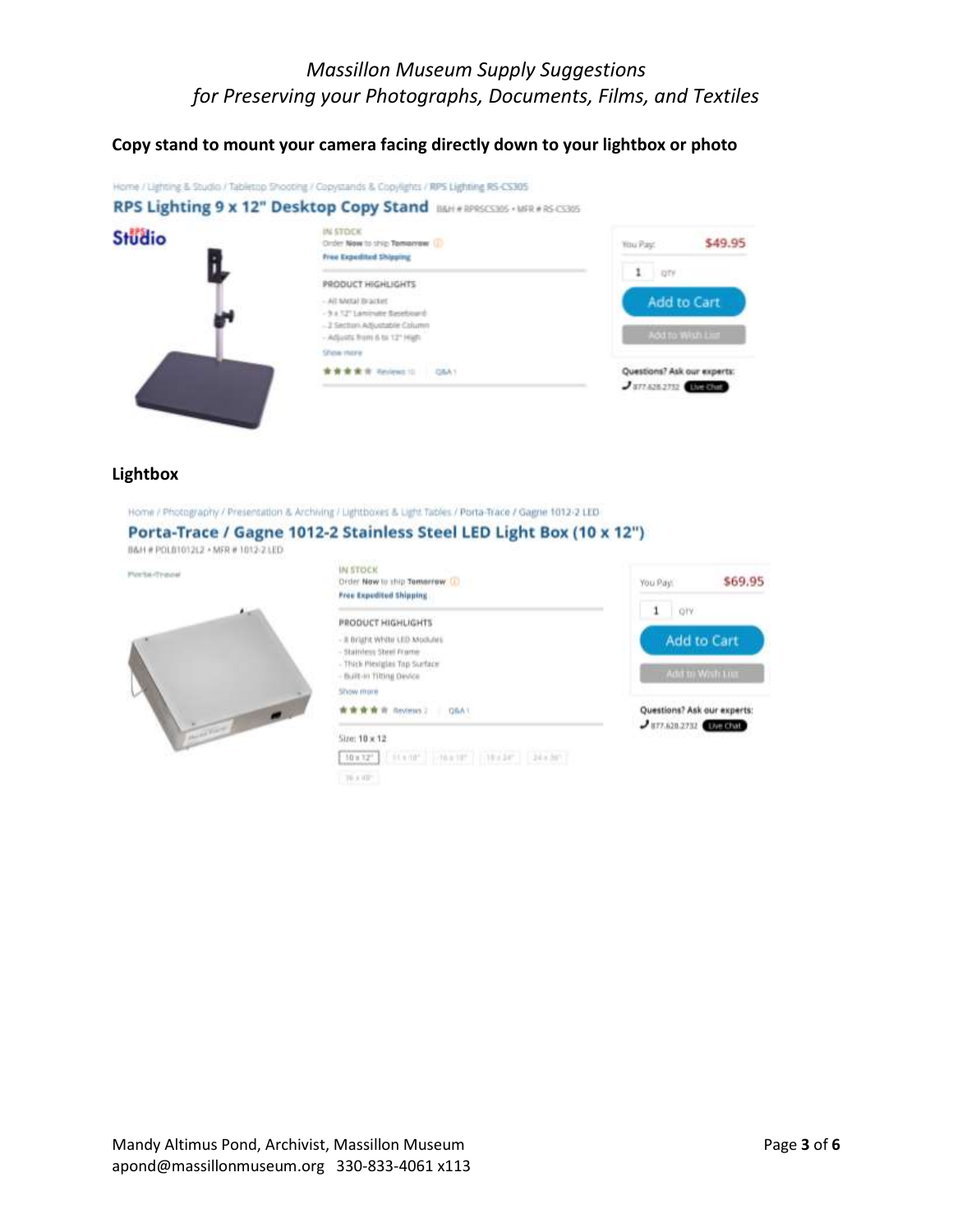# Gaylord for Archival Supplies

#### <http://www.gaylord.com/>

**Safest to choose unbuffered materials.** Buffered have added materials that can harm some collections or help others.

#### **Folders for photos or documents, 12-pack archival folders \$10**



**Document Boxes to hold folders and/or envelopes of photos or documents, \$5-10 each**



#### **Paper Envelopes**

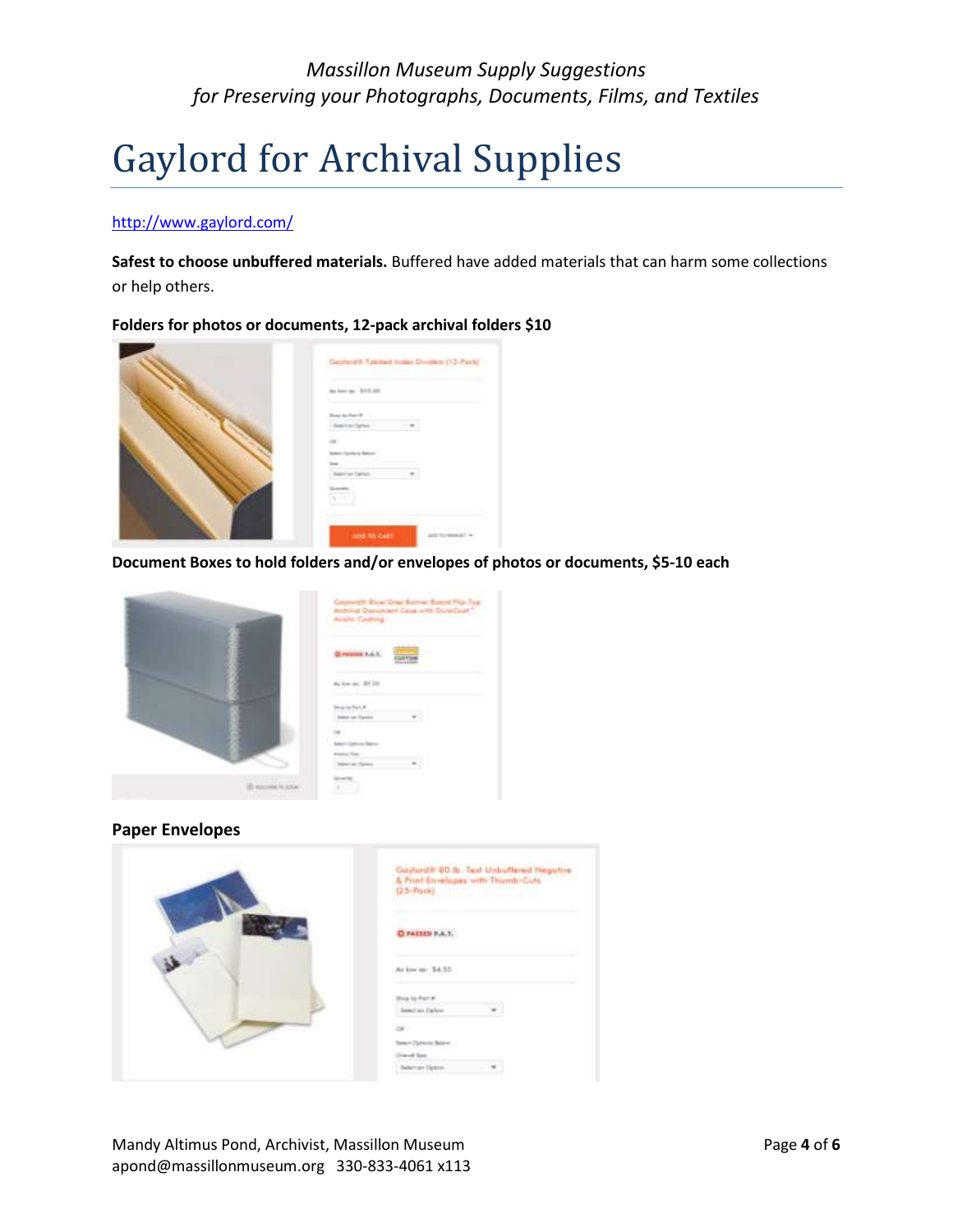## **Polyester or Mylar Envelopes (beware the static cling!)**



## **Pens for identifications**



| w                          |   |  |
|----------------------------|---|--|
| an was<br><b>Harry and</b> |   |  |
|                            |   |  |
|                            |   |  |
| dealer and                 | Ŧ |  |
| ٠                          |   |  |
| <b>SCALE</b><br>$-0.1$     |   |  |
|                            |   |  |
| aut an East                |   |  |



| v                   |  |
|---------------------|--|
|                     |  |
| babhi               |  |
| single and Christie |  |
|                     |  |
|                     |  |
|                     |  |
|                     |  |

## **Test the PH of your boxes and tissue with this pen**

| Abbey off Fan<br>that a local |  |  |
|-------------------------------|--|--|
| 86,20                         |  |  |
| ø                             |  |  |
| <b>ABO TO CART </b>           |  |  |